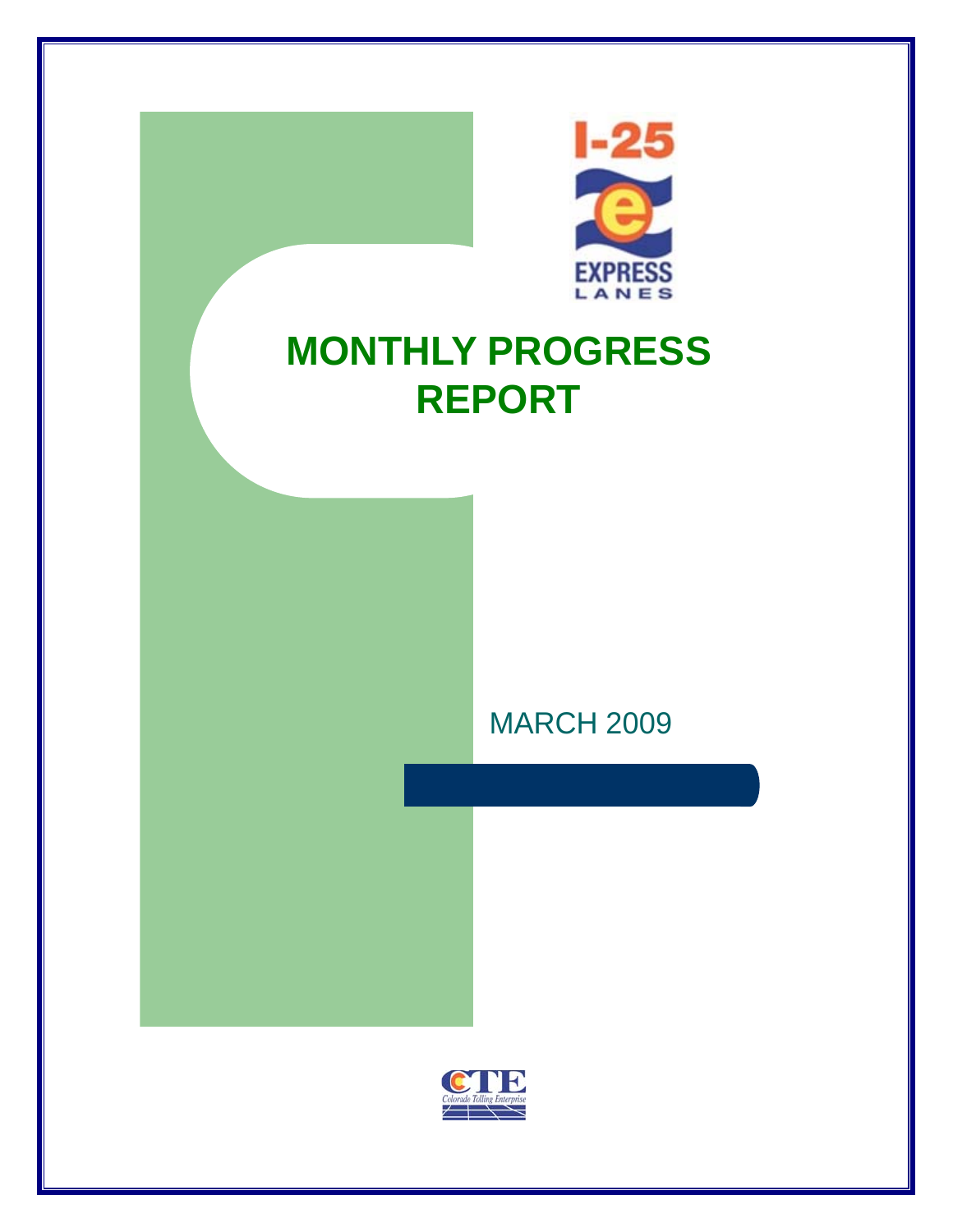

# TABLE OF CONTENTS

#### <u>PAGE</u>

|            | Introduction              |        |
|------------|---------------------------|--------|
| <b>1.0</b> | Volumes and Lane Usage    |        |
| 2.0        | <b>Bus Travel Times</b>   | 6      |
| 3.0        | Revenues and Expenditures | $\tau$ |
| 4.0        | Incidents                 | 10     |
| 5.0        | Enforcement               | 10     |
| 6.0        | <b>Operational Issues</b> |        |

## **TABLES**

| March 2009 Traffic Data Summary                            |                |
|------------------------------------------------------------|----------------|
| Peak Period Traffic Data (AM – Inbound)                    | $\overline{4}$ |
| Peak Period Traffic Data (PM – Outbound)                   | $\overline{4}$ |
| AM and PM Peak Hour Traffic                                | 5              |
| 15 Minute Counts at 19 <sup>th</sup> Street                | 5              |
| FY 09 CTE General Administrative Expenditures – March 2009 | 8              |
| FY 09 I-25 HOV/Express Lanes Expenditures - March 2009     |                |
| Colorado State Patrol Manual Citations                     | 10             |

# **FIGURES**

| March 2009 Daily Traffic Volumes                  | $\mathcal{D}_{\mathcal{L}}$ |
|---------------------------------------------------|-----------------------------|
| <b>Monthly Traffic Volumes</b>                    | $\mathcal{D}_{\cdot}$       |
| FY 08/09 Traffic Comparisons                      | 3                           |
| 19 <sup>th</sup> Street Counts                    | 5                           |
| March 2009 Bus Travel Time Performance            | 6                           |
| FY 2009 Monthly Estimated Toll Revenue vs. Actual | 7                           |
| FY 08/09 Revenue Comparisons                      |                             |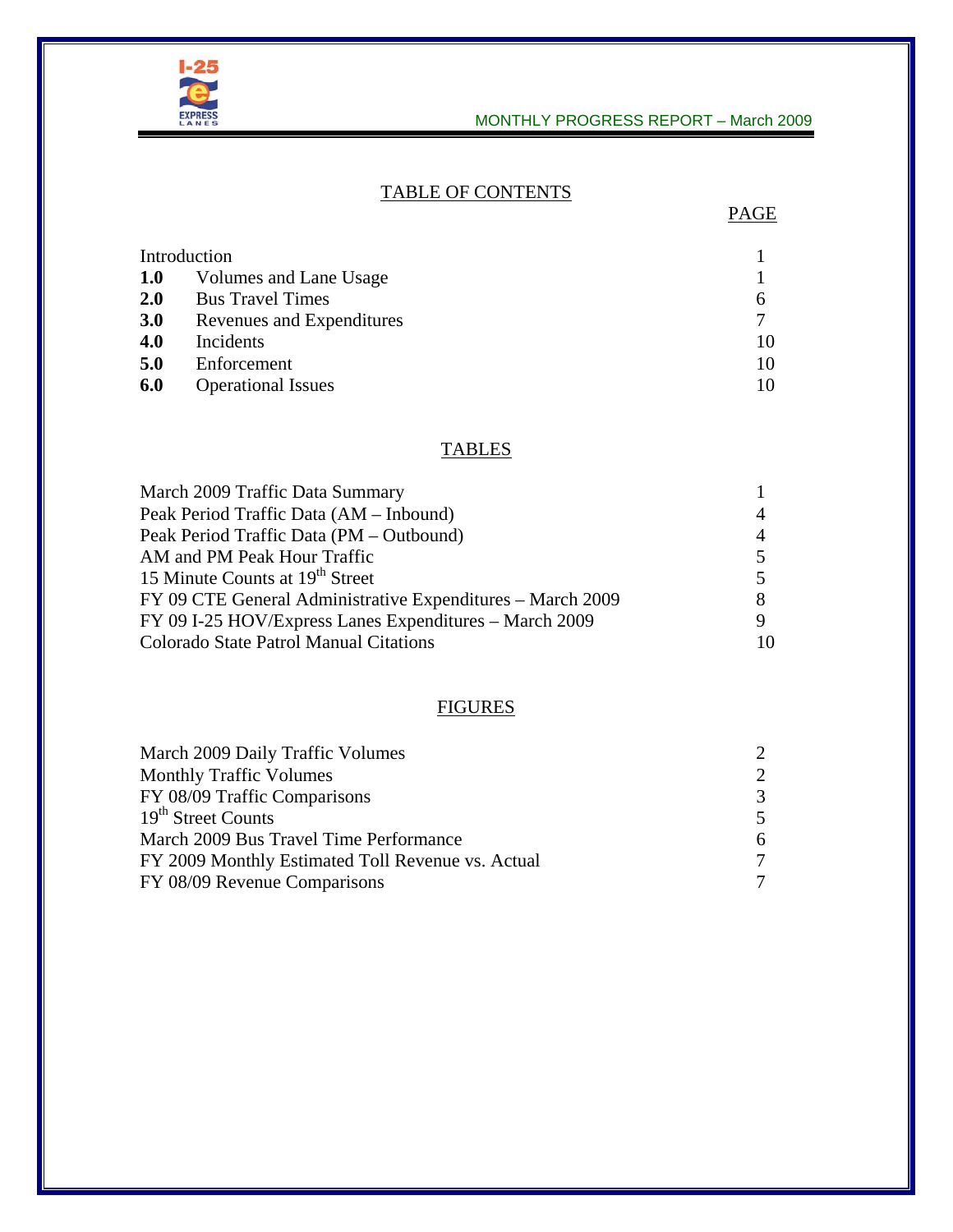

## **INTRODUCTION**

This report contains information regarding traffic volumes and lane usage, bus travel times, revenues and expenditures, law enforcement activities, and incidents which may have impacted operations or revenues during the month of March 2009.

## **1.0 VOLUMES AND LANE USAGE**

During March 2009, recorded use of the I-25 HOV/Express Lanes (including both HOV and toll-paying vehicles), increased to 282,188. This represents a 7.62% increase from 262,205 in February and a 1.44% increase from 278,181 in January.

The highest traffic volume recorded since opening was in October 2007, at 355,308.

The March summary of traffic data for both Tolled Express and HOV lanes follows. Data includes weekend and non-peak traffic.

Due to implementation of License Plate Tolling (LPT), the Traffic Data Summary table now displays Express Tolling, Violations, and LPT in separate columns. License plate tolls are presumed to be customers until such time that a bill is not paid. After a period of time, they move to the violation process.

| <b>March 2009 Traffic Data Summary</b>                                          |        |         |     |        |         |  |  |  |  |
|---------------------------------------------------------------------------------|--------|---------|-----|--------|---------|--|--|--|--|
| <b>HOV</b><br><b>Violations</b><br><b>LPT</b><br><b>Total</b><br><b>Express</b> |        |         |     |        |         |  |  |  |  |
| <b>Total Monthly Traffic</b>                                                    | 77,675 | 194,074 | 431 | 10,008 | 282,188 |  |  |  |  |
| <b>Maximum Daily Traffic</b>                                                    | 4,078  | 8,044   | 33  | 550    | 12,217  |  |  |  |  |
| <b>Average Daily Traffic</b>                                                    | 3,408  | 6,696   | 19  | 406    | 10,528  |  |  |  |  |
| <b>Avg Weekday AM Peak Hour</b>                                                 | 392    | 528     |     | 26     | 948     |  |  |  |  |
| <b>Avg Weekday PM Peak Hour</b>                                                 | 287    | 643     | ⌒   | 46     | 978     |  |  |  |  |
| <b>Avg Weekday AM Peak Period</b>                                               | 1,568  | 2,114   | Q   | 103    | 3,793   |  |  |  |  |
| <b>Avg Weekday PM Peak Period</b>                                               | 1,149  | 2,574   | −   | 185    | 3,914   |  |  |  |  |

 $6:00$  AM –  $10:00$  AM

\*\* 3:00 PM – 7:00 PM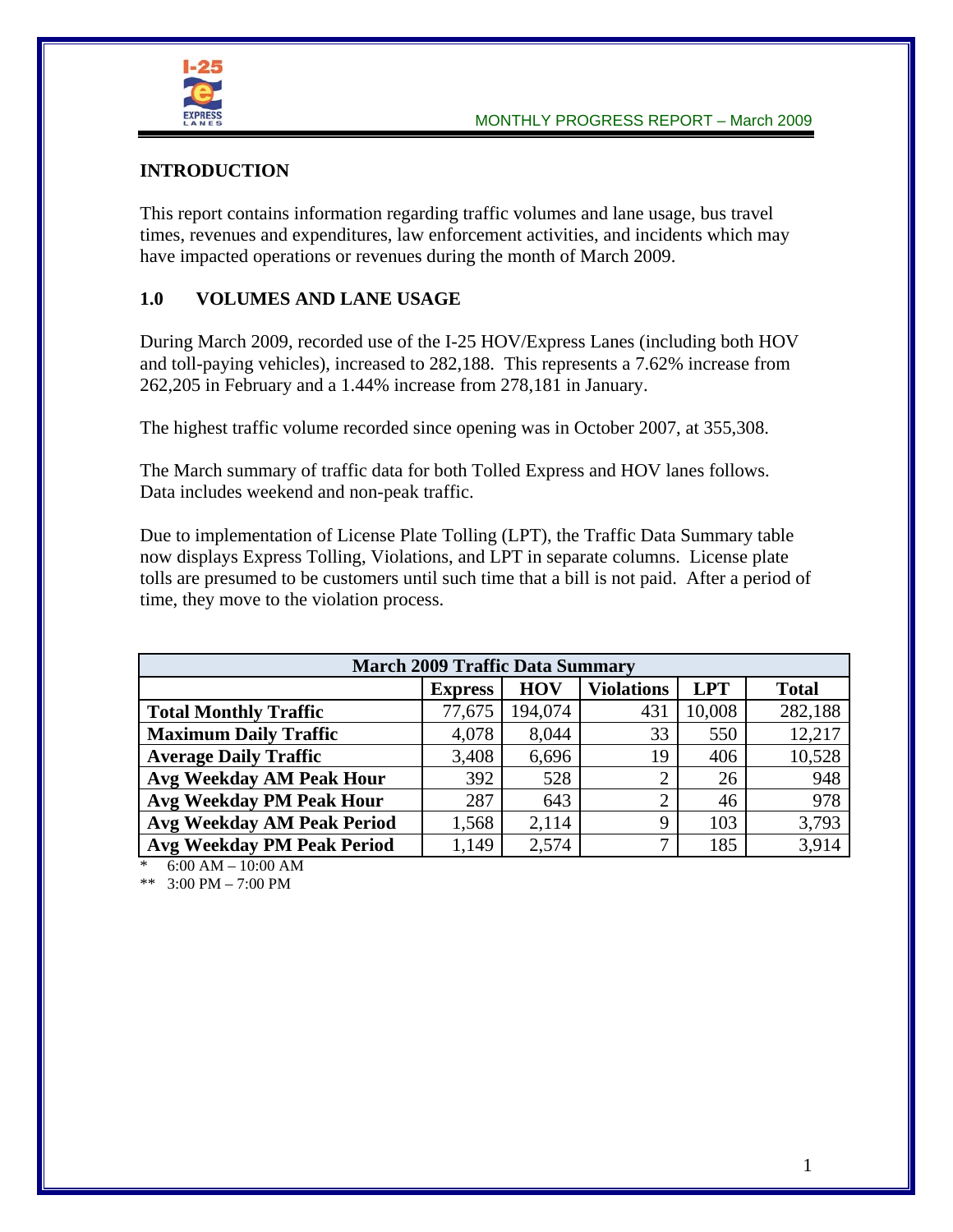

Daily and monthly traffic volumes are illustrated in the following figures. LPT and violation counts have been combined into a third tier for the Daily Traffic Volumes table.

#### **OLPT** 14,000  $ETL$ **HOV** 12,000 п  $\Box$  $\Omega$ 311/09 ઌૢ૾ઌૢૺઌૢઌૢઌૢ 'ర్మని' ర<sub>ం</sub> ಳಿ ಳಿ ಳಿ ని مبادهم ادم برام برام برام<br>کوه کوه مبادر این کوه کوه مستحدث المراجع المتعارف المراجع المراجع المراجع المراجع المراجع المراجع المراجع **Date**

**MARCH 2009 DAILY TRAFFIC VOLUMES** 

The Monthly Traffic Volumes chart below shows the ETL, Violations, and LPT combined.



# MONTHLY TRAFFIC VOLUMES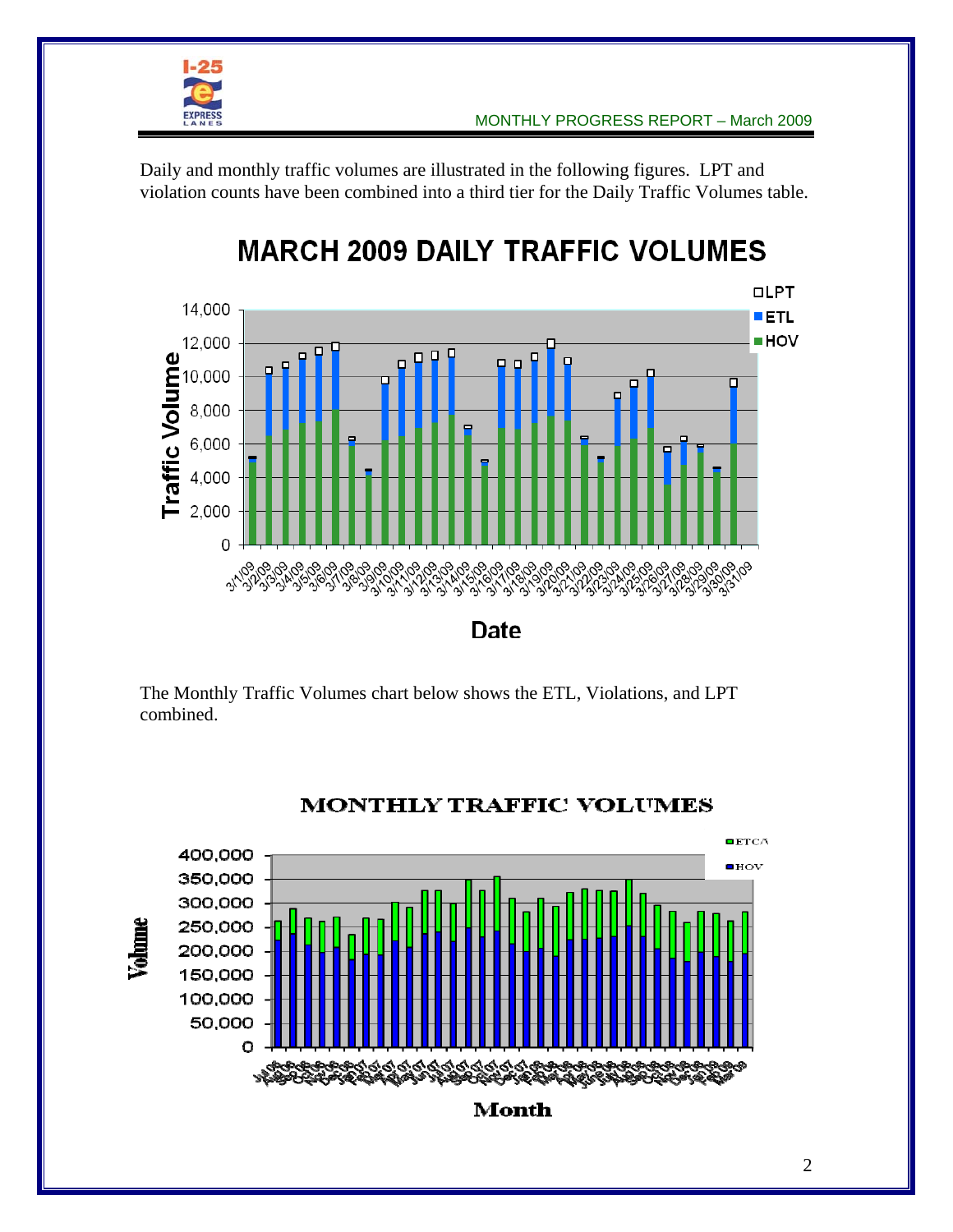

HOV lane usage during March 2009 rose to 194,074; up from 177,844 in February 2009. This amount is down from 222,809 in March 2008 and represents a decline of 28,735, or 12.90% since one year ago.

Toll lane usage during March 2009 rose to 88,114; up from 84,361 in February 2009. March's toll lane usage amount includes ETL, LPT, and violations. This amount is down from 98,689 in March 2008 and represents a decrease of 10,575, or 10.71% since one year ago.

Current fiscal year traffic volumes compared to the previous fiscal year's volumes are represented in the following figure.

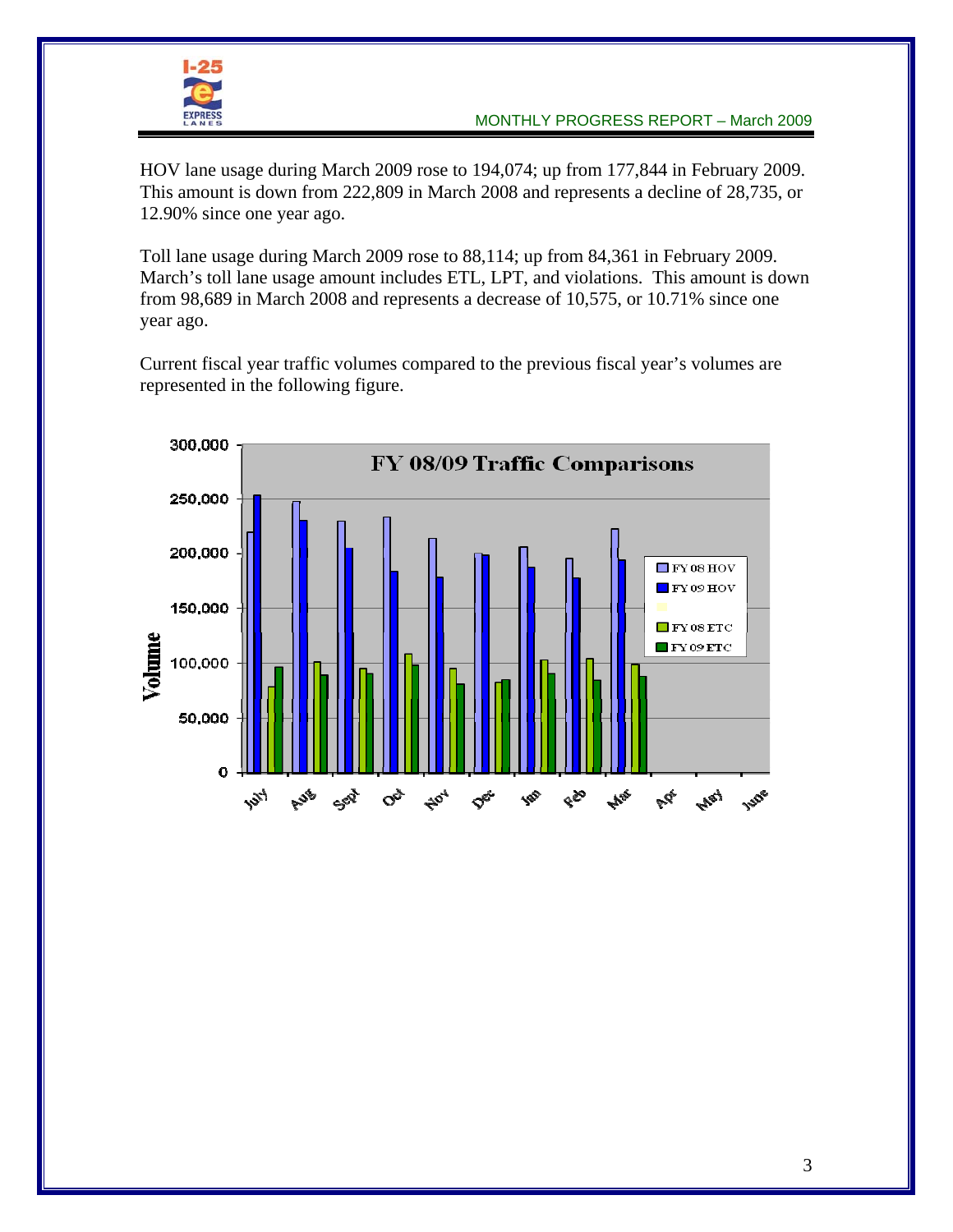

|      | <b>Morning Rush Period</b> |                |            |                          |            |              |                     |            |                          |            |              |  |  |
|------|----------------------------|----------------|------------|--------------------------|------------|--------------|---------------------|------------|--------------------------|------------|--------------|--|--|
|      |                            |                |            | <b>Total Peak Period</b> |            |              | <b>Avg Per Hour</b> |            |                          |            |              |  |  |
|      | Weekdav                    | <b>Express</b> | <b>HOV</b> | <b>Violation</b>         | <b>LPT</b> | <b>Total</b> | <b>Express</b>      | <b>HOV</b> | <b>Violation</b>         | <b>LPT</b> | <b>Total</b> |  |  |
| 2nd  | Monday                     | 1884           | 2459       | 13                       | 105        | 4461         | 471                 | 615        | 3                        | 26         | 1115         |  |  |
|      | <b>Tuesday</b>             | 1870           | 2591       | 15                       | 103        | 4579         | 468                 | 648        | 4                        | 26         | 1145         |  |  |
|      | Wednesday                  | 1929           | 2603       | 14                       | 113        | 4659         | 482                 | 651        | 4                        | 28         | 1165         |  |  |
|      | <b>Thursday</b>            | 2029           | 2589       | 16                       | 120        | 4754         | 507                 | 647        | 4                        | 30         | 1188         |  |  |
|      | Friday                     | 1578           | 2242       | 15                       | 106        | 3941         | 394                 | 560        | 4                        | 26         | 985          |  |  |
| 9th  | <b>Monday</b>              | 1775           | 2318       | 10                       | 115        | 4218         | 444                 | 580        | $\overline{2}$           | 29         | 1054         |  |  |
|      | <b>Tuesday</b>             | 2531           | 2528       | 11                       | 198        | 5268         | 633                 | 632        | 3                        | 50         | 1317         |  |  |
|      | Wednesdav                  | 2036           | 2475       | 17                       | 139        | 4667         | 509                 | 619        | $\overline{\mathcal{L}}$ | 35         | 1167         |  |  |
|      | <b>Thursday</b>            | 1901           | 2446       | 11                       | 129        | 4487         | 475                 | 612        | 3                        | 32         | 1122         |  |  |
|      | Friday                     | 1598           | 2234       | 9                        | 119        | 3960         | 400                 | 558        | $\overline{c}$           | 30         | 990          |  |  |
| 16th | Monday                     | 1851           | 2499       | 9                        | 114        | 4473         | 463                 | 625        | $\overline{c}$           | 28         | 1118         |  |  |
|      | Tuesday                    | 1914           | 2644       | $\overline{7}$           | 121        | 4686         | 478                 | 661        | 2                        | 30         | 1172         |  |  |
|      | Wednesday                  | 1913           | 2559       | 3                        | 109        | 4584         | 478                 | 640        | 1                        | 27         | 1146         |  |  |
|      | <b>Thursday</b>            | 2002           | 2652       | $\overline{7}$           | 118        | 4779         | 500                 | 663        | $\overline{c}$           | 30         | 1195         |  |  |
|      | Friday                     | 1612           | 2540       | $\overline{4}$           | 103        | 4259         | 403                 | 635        | 1                        | 26         | 1065         |  |  |
| 23rd | <b>Monday</b>              | 1466           | 2031       | 9                        | 104        | 3610         | 366                 | 508        | $\overline{2}$           | 26         | 902          |  |  |
|      | <b>Tuesday</b>             | 1505           | 2087       | 9                        | 106        | 3707         | 376                 | 522        | $\overline{2}$           | 26         | 927          |  |  |
|      | Wednesdav                  | 1442           | 2161       | 8                        | 103        | 3714         | 360                 | 540        | $\overline{2}$           | 26         | 928          |  |  |
|      | <b>Thursday</b>            | 940            | 1696       | 5                        | 77         | 2718         | 235                 | 424        | $\mathbf{1}$             | 19         | 680          |  |  |
|      | Friday                     | 710            | 1143       | $\overline{2}$           | 73         | 1928         | 178                 | 286        | $\overline{0}$           | 18         | 482          |  |  |
| 30th | Monday                     | 2163           | 2345       | 6                        | 174        | 4688         | 541                 | 586        | 2                        | 44         | 1172         |  |  |
|      | <b>Tuesday</b>             | 1867           | 2441       | 7                        | 111        | 4426         | 467                 | 610        | $\overline{c}$           | 28         | 1106         |  |  |

Detailed data for peak period traffic volumes are found in the following tables.

|      | <b>Afternoon Rush Period</b> |                |            |                          |            |              |                |              |                  |            |              |  |  |
|------|------------------------------|----------------|------------|--------------------------|------------|--------------|----------------|--------------|------------------|------------|--------------|--|--|
|      |                              |                |            | <b>Total Peak Period</b> |            |              |                | Avg Per Hour |                  |            |              |  |  |
|      | Weekdav                      | <b>Express</b> | <b>HOV</b> | <b>Violation</b>         | <b>LPT</b> | <b>Total</b> | <b>Express</b> | <b>HOV</b>   | <b>Violation</b> | <b>LPT</b> | <b>Total</b> |  |  |
| 2nd  | Monday                       | 1508           | 2783       | 14                       | 171        | 4476         | 377            | 696          | 4                | 43         | 1119         |  |  |
|      | <b>Tuesday</b>               | 1427           | 2921       | 11                       | 147        | 4506         | 357            | 730          | 3                | 37         | 1126         |  |  |
|      | Wednesdav                    | 1406           | 3015       | 9                        | 162        | 4592         | 352            | 754          | $\overline{c}$   | 40         | 1148         |  |  |
|      | <b>Thursday</b>              | 1475           | 3131       | 16                       | 199        | 4821         | 369            | 783          | $\overline{4}$   | 50         | 1205         |  |  |
|      | Friday                       | 1515           | 3598       | 9                        | 237        | 5359         | 379            | 900          | $\overline{c}$   | 59         | 1340         |  |  |
| 9th  | <b>Monday</b>                | 1213           | 2678       | 10                       | 204        | 4105         | 303            | 670          | $\overline{c}$   | 51         | 1026         |  |  |
|      | <b>Tuesday</b>               | 1166           | 2608       | 5                        | 188        | 3967         | 292            | 652          | $\mathbf{1}$     | 47         | 992          |  |  |
|      | Wednesdav                    | 1459           | 3032       | 6                        | 291        | 4788         | 365            | 758          | $\overline{c}$   | 73         | 1197         |  |  |
|      | <b>Thursday</b>              | 1449           | 3105       | 5                        | 273        | 4832         | 362            | 776          | $\mathbf{1}$     | 68         | 1208         |  |  |
|      | Friday                       | 1360           | 3360       | 6                        | 237        | 4963         | 340            | 840          | $\overline{2}$   | 59         | 1241         |  |  |
| 16th | Monday                       | 1391           | 2956       | 6                        | 217        | 4570         | 348            | 739          | $\overline{c}$   | 54         | 1142         |  |  |
|      | <b>Tuesday</b>               | 1443           | 3103       | 6                        | 256        | 4808         | 361            | 776          | $\overline{c}$   | 64         | 1202         |  |  |
|      | Wednesdav                    | 1438           | 3117       | 8                        | 243        | 4806         | 360            | 779          | $\overline{c}$   | 61         | 1202         |  |  |
|      | <b>Thursday</b>              | 1621           | 3221       | 10                       | 295        | 5147         | 405            | 805          | $\overline{c}$   | 74         | 1287         |  |  |
|      | Friday                       | 1327           | 3346       | 9                        | 213        | 4895         | 332            | 836          | $\overline{c}$   | 53         | 1224         |  |  |
| 23rd | <b>Monday</b>                | 1049           | 2606       | $\overline{4}$           | 189        | 3848         | 262            | 652          |                  | 47         | 962          |  |  |
|      | <b>Tuesday</b>               | 1169           | 2793       | 5                        | 194        | 4161         | 292            | 698          |                  | 48         | 1040         |  |  |
|      | Wednesdav                    | 1207           | 2929       | 5                        | 226        | 4367         | 302            | 732          | 1                | 56         | 1092         |  |  |
|      | <b>Thursday</b>              | 150            | 339        | $\overline{0}$           | 22         | 511          | 38             | 85           | $\Omega$         | 6          | 128          |  |  |
|      | Friday                       | 500            | 1981       | $\overline{2}$           | 96         | 2579         | 125            | 495          | $\overline{0}$   | 24         | 645          |  |  |
| 30th | Monday                       | 922            | 2494       | 1                        | 235        | 3652         | 230            | 624          | $\mathbf{0}$     | 59         | 913          |  |  |
|      | <b>Tuesday</b>               | 1396           | 3023       | 8                        | 324        | 4751         | 349            | 756          | $\overline{2}$   | 81         | 1188         |  |  |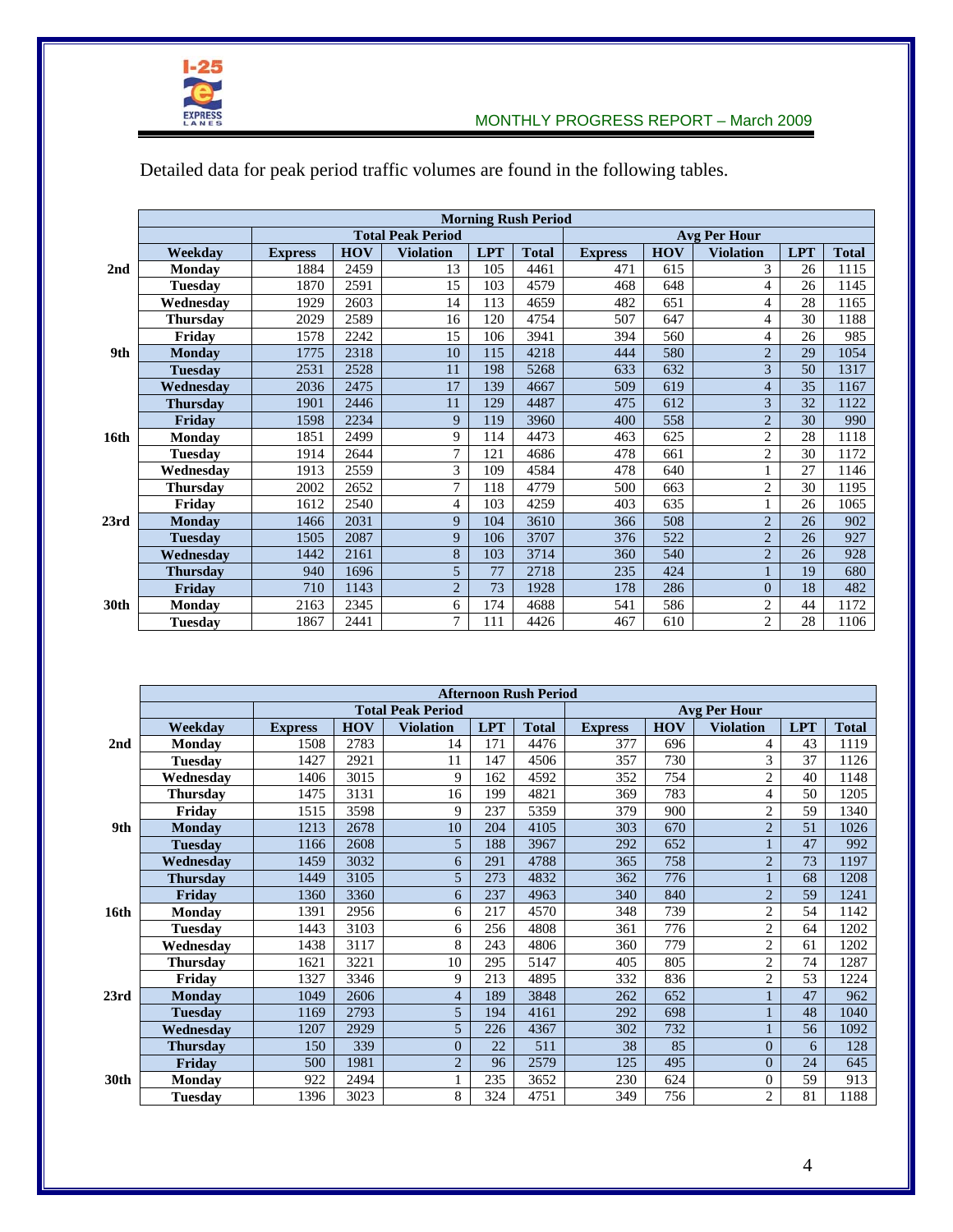

The following table represents monthly averages of peak hour traffic during the current fiscal year.

|               | <b>AM ETL</b> | <b>AM HOV</b> | PM HOV      | <b>PM ETL</b> | <b>AM Total</b> | <b>PM</b> Total |          |
|---------------|---------------|---------------|-------------|---------------|-----------------|-----------------|----------|
|               | $7:00 - 8:00$ | $7:00 - 8:00$ | $5:00-6:00$ | $5:00-6:00$   | $7:00 - 8:00$   | $5:00-6:00$     | Capacity |
| <b>Jul 08</b> | 721           | 1.012         | 1.116       | 561           | 1,733           | 1,677           | 3,000    |
| <b>Aug 08</b> | 732           | 1.073         | 1,035       | 555           | 1.805           | 1,590           | 3,000    |
| Sep 08        | 797           | 1,065         | 966         | 552           | 1,862           | 1,518           | 3,000    |
| <b>Oct 08</b> | 826           | 1.076         | 1.030       | 613           | 1.902           | 1,643           | 3,000    |
| <b>Nov 08</b> | 759           | 965           | 958         | 560           | 1.724           | 1,518           | 3,000    |
| Dec 08        | 620           | 828           | 909         | 519           | 1.448           | 1,428           | 3,000    |
| <b>Jan 09</b> | 708           | 901           | 940         | 603           | 1.744           | 1,665           | 3,000    |
| Feb 09        | 756           | 987           | 966         | 599           | 1.757           | 1,581           | 3,000    |
| <b>Mar 09</b> | 697           | 917           | 939         | 583           | 1.615           | 1.523           | 3,000    |

Fifteen minute counts at the 19<sup>th</sup> Street exit have been collected since April 2008. Counts are conducted manually only during the first full week of each month, providing a representative sample.

A table containing 15-minute counts at  $19<sup>th</sup>$  Street follows:

| 15-MINUTE COUNTS AT 19TH STREET |                                                                           |       |       |       |       |         |  |  |  |  |  |  |
|---------------------------------|---------------------------------------------------------------------------|-------|-------|-------|-------|---------|--|--|--|--|--|--|
|                                 | Friday<br>Wednesday<br><b>Monday</b><br><b>Thursday</b><br><b>Tuesday</b> |       |       |       |       |         |  |  |  |  |  |  |
|                                 | $2-Mar$                                                                   | 3-Mar | 4-Mar | 5-Mar | 6-Mar | Average |  |  |  |  |  |  |
| $7:00 - 7:15$                   | 189                                                                       | 179   | 148   | 148   | 182   | 169     |  |  |  |  |  |  |
| $7:15 - 7:30$                   | 184                                                                       | 204   | 170   | 182   | 217   | 191     |  |  |  |  |  |  |
| $7:30 - 7:45$                   | 250                                                                       | 286   | 237   | 221   | 273   | 253     |  |  |  |  |  |  |
| $7:45 - 8:00$                   | 283                                                                       | 274   | 294   | 212   | 275   | 268     |  |  |  |  |  |  |
| $8:00 - 8:15$                   | 257                                                                       | 249   | 271   | 156   | 247   | 236     |  |  |  |  |  |  |
| $8:15 - 8:30$                   | 216                                                                       | 178   | 241   | 150   | 200   | 197     |  |  |  |  |  |  |

As can be seen on the following graph for  $19<sup>th</sup>$  St., counts continue to be lower than the highest volume in April 2008.

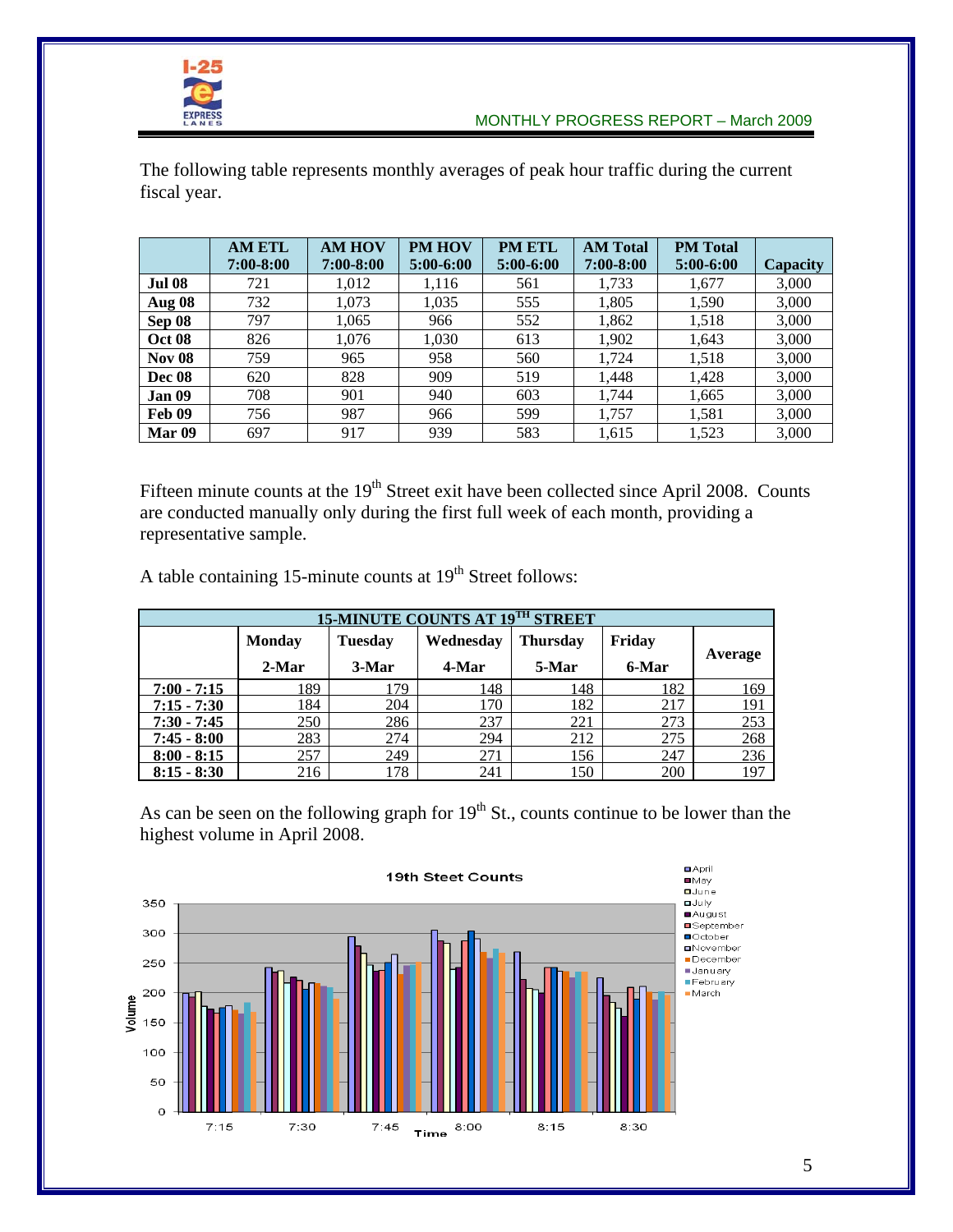

### **2.0 BUS TRAVEL TIMES**

The IGA between CDOT and RTD prescribes triggers to determine if there is any degradation to travel times for buses and carpools. These triggers are:

- Exceeding travel time for more than one bus in an hour (provided the excess is not attributable to a stall, crash and closure of the lane, or special event).
- Exceeding the travel time for more than one day per week for three weeks in a row.
- Predictable patterns.

Three bus delays occurred on the  $26<sup>th</sup>$  and  $27<sup>th</sup>$  of March due to a severe storm. During the remainder of the month, fifty-five buses traveled the HOT lanes between 7 minutes and 45 seconds and 8 minutes and 45 seconds. On March  $10<sup>th</sup>$ , three buses exceeded the 8 minute 45 second time and thirty-three buses exceeded 7 minutes and 45 seconds. The actual cause of this is unknown, although the day was colder and windy but with no moisture. The vehicle counts were averaged for that day and the entire morning commute was slower than normal (6:16 to 9:01).

Bus delays are depicted in the chart below. Storm days on the  $26<sup>th</sup>$  and  $27<sup>th</sup>$  are not included.



#### **WEEKDAY BUS TRAVEL TIME March 2009**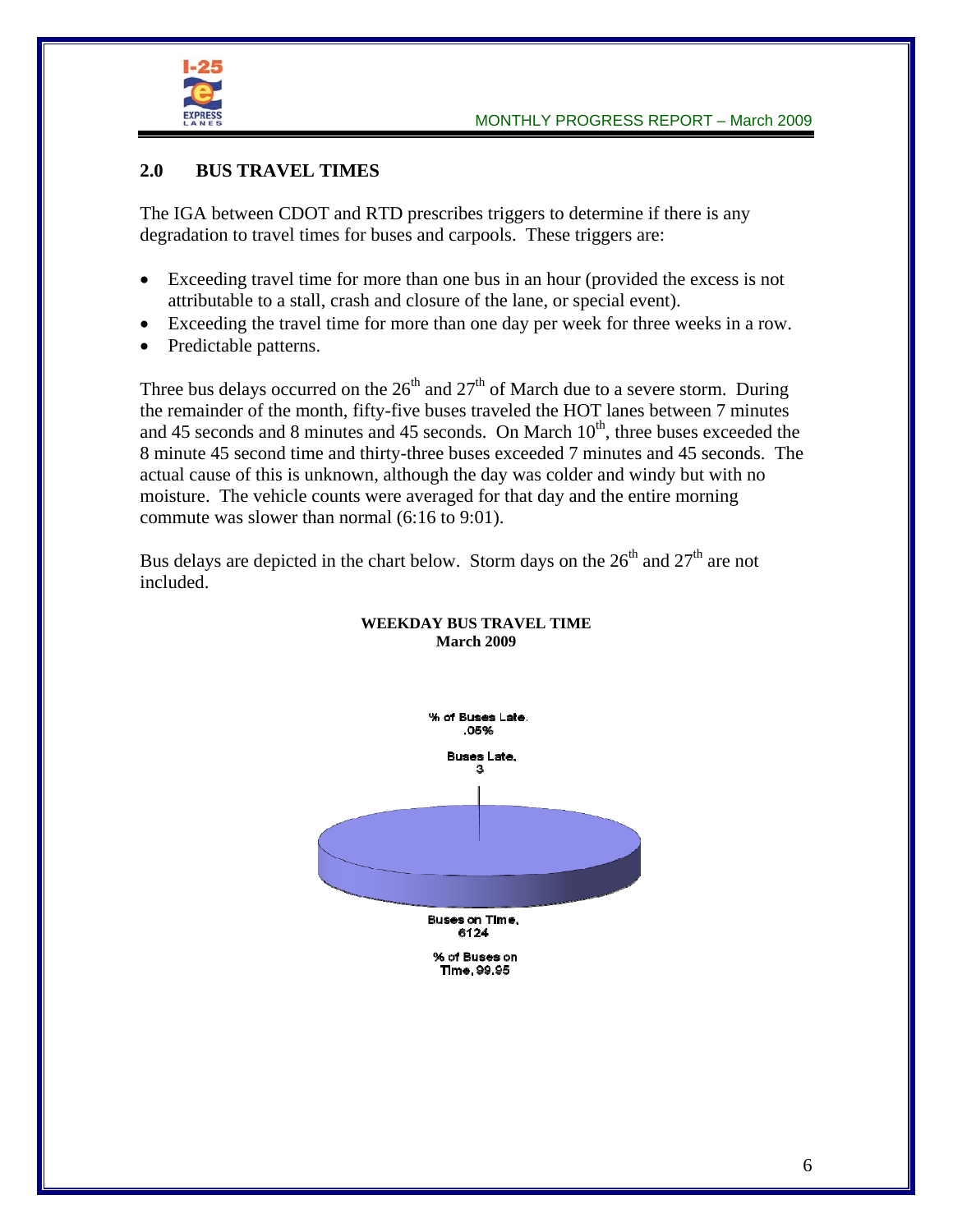

### **3.0 REVENUES AND EXPENDITURES**

March 2009 toll revenues decreased to \$164,006.75; down from \$167,743.00 in February. The total of all revenues, including tolls, fees, and fines, was \$177,168.50. Fees and fines collected this month decreased to \$13,161.75; down from \$16,451.15 in February. The amount of fees and fines collected in March represents 7.43% of March's total revenues. (Reminder: Some revenues that were posted may have been transactions, fees, and fines reconciled from previous months' transactions.) Reporting of revenue from license plate tolling will begin in April.

The following figure shows the projected vs. actual toll revenue to date for Fiscal Year 2009.



Current fiscal year revenues compared to the previous fiscal year's revenues are illustrated in the following figure.

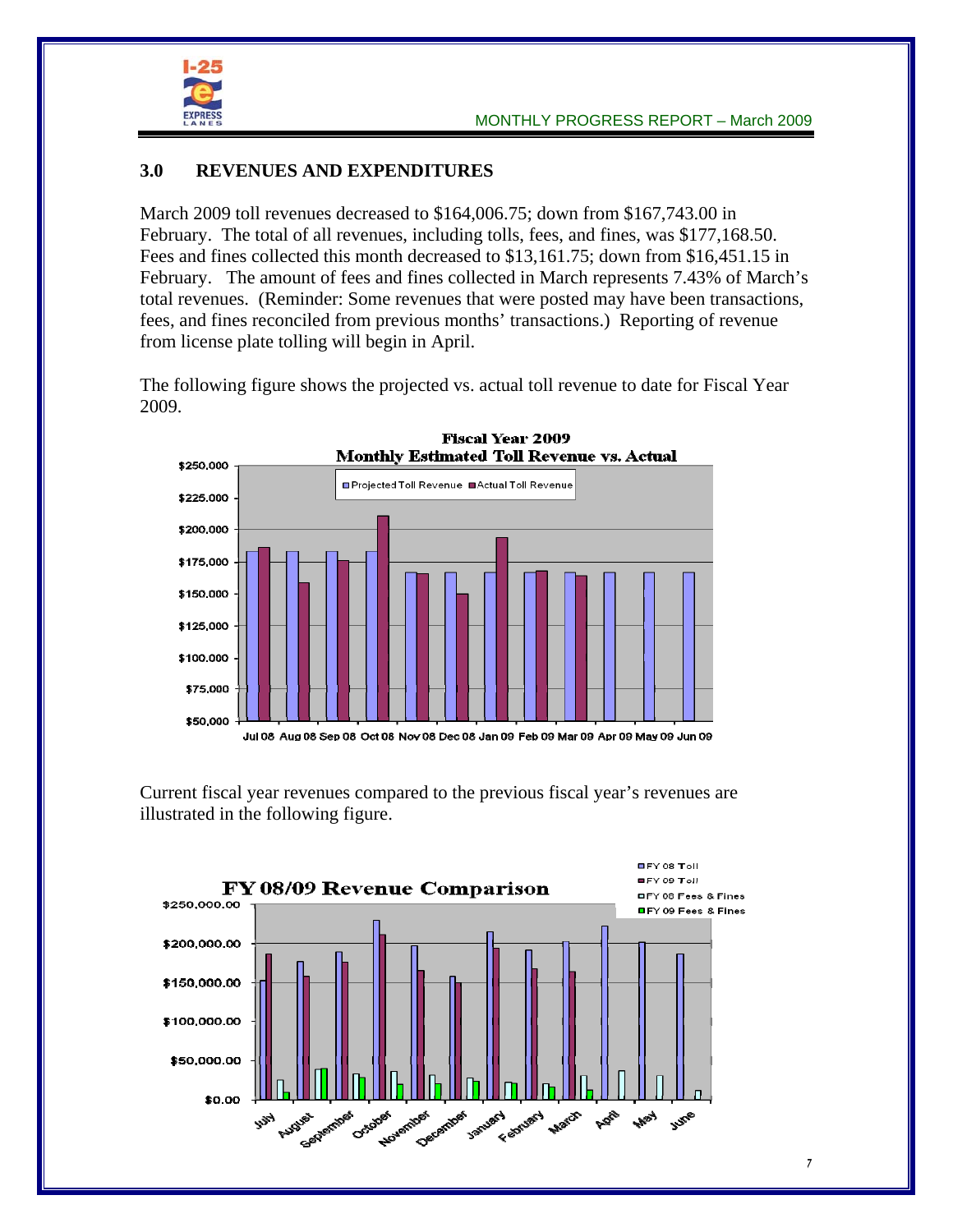

The following table illustrates CTE general administrative expenditures through March 2009.

| <b>ITEM</b>                                            | Revised<br>Estimated<br>Revenues |    | Revised<br>Estimated<br>Expenditures | <b>Current Month</b><br>Actual |       | Year-to-Date<br>Actual |           | Remaining |         |
|--------------------------------------------------------|----------------------------------|----|--------------------------------------|--------------------------------|-------|------------------------|-----------|-----------|---------|
| <b>CTE Administrative Budget</b>                       |                                  |    |                                      |                                |       |                        |           |           |         |
| <b>Revenues</b>                                        |                                  |    |                                      |                                |       |                        |           |           |         |
| <b>Interest Earnings</b>                               | \$<br>66,300                     |    |                                      |                                | 4,095 | S                      | 44,743    | \$        | 21,557  |
| Carry Forward Balance from prior Fiscal Year           | 1,938,450                        |    |                                      |                                |       | \$                     | 1,938,450 | \$        |         |
| <b>Total Revenues</b>                                  | \$<br>2,004,750                  |    |                                      | æ                              | 4,095 |                        | 1,983,193 | \$        | 21,557  |
| <b>Expenditures</b>                                    |                                  |    |                                      |                                |       |                        |           |           |         |
| General Engineering Consultant (8200)                  |                                  | \$ | 165,000                              | \$.                            |       |                        | ۰         | \$        | 165,000 |
| Traffic and Revenue Consultant ((8200)                 |                                  | S  | 100,000                              | <b>S</b>                       |       |                        |           | \$        | 100,000 |
| Financial Advisor (8200)                               |                                  | \$ | 104.144                              | \$.                            | 304   | S                      | 15,013    |           | 89.132  |
| Misc. (Marketing/Research, Advertisement) (8200)       |                                  | э  | 40,000                               | S                              | 487   |                        | 3,731     | \$        | 36,269  |
| <b>IBTTA Dues &amp; Conference Registration (8100)</b> |                                  |    | 3,000                                |                                |       |                        | 2,050     |           | 950     |
| Misc. (Travel, Meals, Board Expenses) (8100)           |                                  |    | 3,000                                |                                | 23    |                        | 1,304     | \$        | 1,696   |
| CDOT/ CTE Staff Costs (8100)                           |                                  | э  | 105,842                              | S                              | 4.665 |                        | 57,643    | \$        | 48,199  |
| <b>Total Expenditures</b>                              |                                  |    | 520,986                              |                                | 5,479 |                        | 79,741    |           | 441,245 |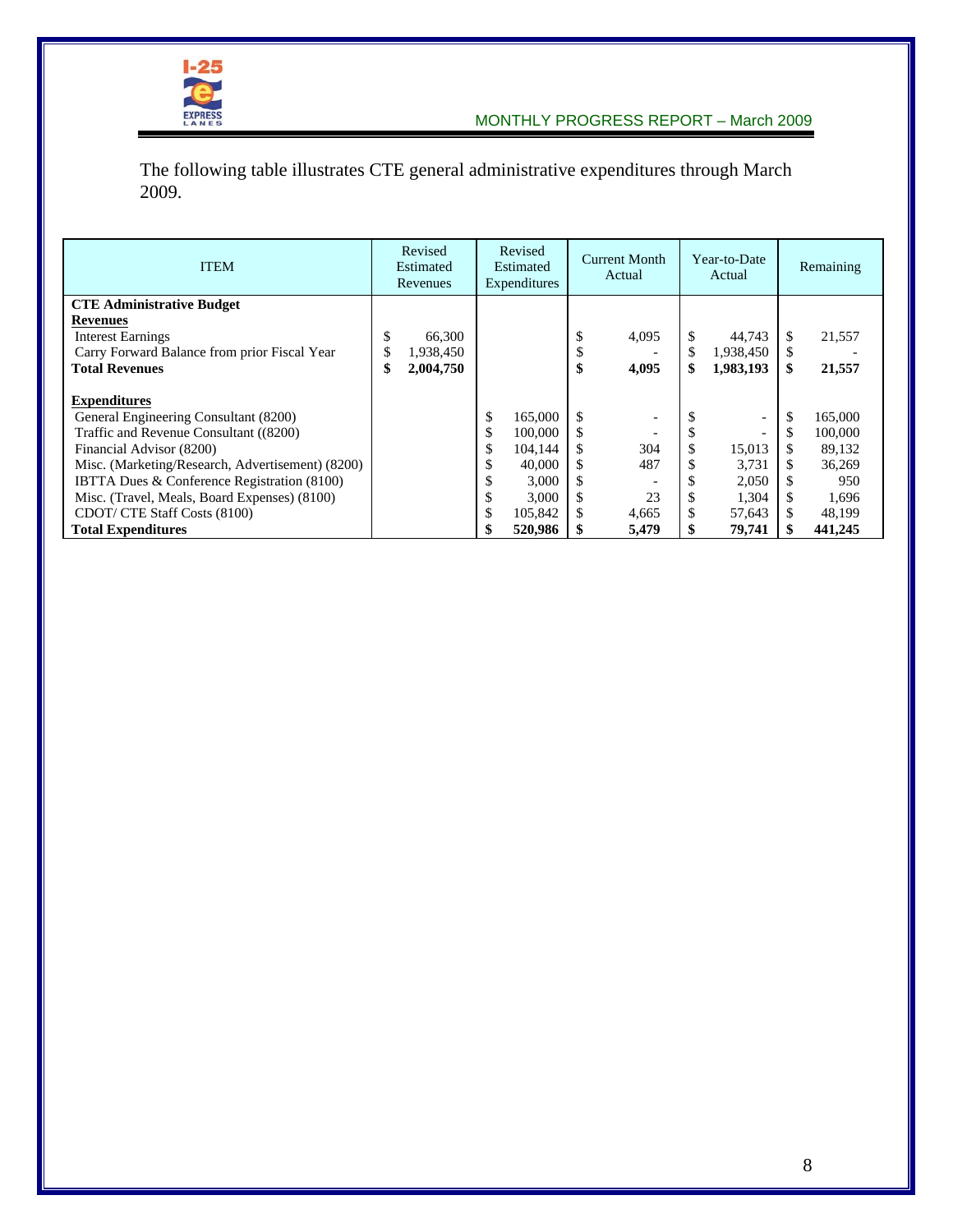

The next table illustrates expenses specific only to the I-25/HOV Express Lanes.

| <b>ITEM</b>                                                                                                                                                                                                                                                                                                                                                                                                                                                                                                                                                                                                                      | Revised<br>Estimated<br>Revenues                                                | Revised<br>Estimated<br>Expenditures                                                                                                                                                                                                         | <b>Current Month</b><br>Actual                                                                                                                                          | Year-to-Date<br>Actual                                                                                                                                                                                  | Remaining                                                                                                                                                                                                                                                            |  |
|----------------------------------------------------------------------------------------------------------------------------------------------------------------------------------------------------------------------------------------------------------------------------------------------------------------------------------------------------------------------------------------------------------------------------------------------------------------------------------------------------------------------------------------------------------------------------------------------------------------------------------|---------------------------------------------------------------------------------|----------------------------------------------------------------------------------------------------------------------------------------------------------------------------------------------------------------------------------------------|-------------------------------------------------------------------------------------------------------------------------------------------------------------------------|---------------------------------------------------------------------------------------------------------------------------------------------------------------------------------------------------------|----------------------------------------------------------------------------------------------------------------------------------------------------------------------------------------------------------------------------------------------------------------------|--|
| I 25 Express Lanes (8500)<br><b>Revenues</b><br><b>Estimated Toll Revenues</b><br><b>Estimated Misc. Revenues</b><br><b>Interest Earnings</b><br>Loan from Transportation Commission<br>Carry Forward Balance from prior Fiscal Year<br><b>Total Revenues</b>                                                                                                                                                                                                                                                                                                                                                                    | 2,000,000<br>\$<br>\$<br>200,000<br>\$<br>86,500<br>\$<br>\$<br>2,225,156<br>\$ |                                                                                                                                                                                                                                              | \$<br>164,007<br>\$<br>13,162<br>\$<br>7,014<br>\$<br>\$<br>\$                                                                                                          | \$<br>1,575,697<br>\$<br>192,688<br>\$<br>65,436<br>\$<br>\$<br>2,225,156<br>\$                                                                                                                         | \$<br>424,304<br>\$<br>7,312<br>\$<br>21,064<br>\$<br>\$<br>\$                                                                                                                                                                                                       |  |
| <b>Expenditures</b><br>Contracted Snow Plow Operations (T-P<br>Enterprises)<br>Colorado State Patrol<br>E-470 Oversight, Management, Operations<br>E-470 Oversight and Management<br>(Transactions)<br>E-470 Maintenance Tech.<br>Toll System Maintenance - Hybrid Software<br>Dev.<br>VMS, Fiber, Travel Time, Surveillance<br>Non-revenue transponders<br>IBTTA Dues (25% of Total)<br>Marketing/Outreach<br><b>User Survey</b><br><b>CDOT/ CTE Staff Costs</b><br>TC Loan Repayment<br>Contingency for Major Improvements<br><b>CTE Board Contingency</b><br>Capital Plan:<br>1. Controller Cabinet Modifications<br>2. Gates | 4,511,656                                                                       | \$<br>455,575<br>\$<br>77,250<br>\$<br>430,000<br>\$<br>83,166<br>\$<br>\$<br>\$<br>5.000<br>\$<br>1,000<br>\$<br>10,300<br>\$<br>30,000<br>\$<br>64,436<br>\$<br>301,822<br>\$<br>600,000<br>\$<br>250,000<br>\$<br>10,000<br>\$<br>378,000 | 184,183<br>\$<br>29,631<br>\$<br>4,687<br>\$<br>\$<br>$\overline{a}$<br>\$<br>\$<br>\$<br>$\overline{a}$<br>\$<br>\$<br>\$<br>\$<br>3,454<br>\$<br>\$<br>\$<br>\$<br>\$ | 4,058,977<br>\$<br>308,511<br>\$<br>40,711<br>\$<br>167,367<br>\$<br>\$<br>37,011<br>\$<br>(10, 103)<br>\$<br>\$<br>\$<br>475<br>\$<br>\$<br>27,603<br>\$<br>26,684<br>\$<br>\$<br>\$<br>\$<br>\$<br>\$ | 452,679<br>\$<br>147,064<br>\$<br>36,539<br>\$<br>262,633<br>\$<br>\$<br>46,155<br>\$<br>10,103<br>\$<br>\$<br>5,000<br>\$<br>525<br>\$<br>10,300<br>\$<br>2,397<br>\$<br>37,752<br>\$<br>301,822<br>\$<br>600,000<br>\$<br>250,000<br>\$<br>10,000<br>\$<br>378,000 |  |
| 3. Software Upgrade for Gates<br>4. Variable Message Sign Upgrades<br>5. Joint Replacement/Deck Repair<br>6. Dynamic Pricing Upgrade<br>Region 6 Maintenance Costs<br><b>Courtesy Patrol</b><br>Maintenance Response Vehicles<br><b>Total Expenditures</b>                                                                                                                                                                                                                                                                                                                                                                       |                                                                                 | \$<br>12,500<br>\$<br>20,000<br>\$<br>18,000<br>\$<br>\$<br>170,000<br>\$<br>120,000<br>\$<br>\$<br>3,037,049                                                                                                                                | \$<br>\$<br>\$<br>\$<br>\$<br>5,249<br>\$<br>8,965<br>\$<br>\$<br>51,986                                                                                                | \$<br>\$<br>\$<br>\$<br>\$<br>67,074<br>\$<br>76,243<br>\$<br>\$<br>741,575                                                                                                                             | \$<br>12,500<br>\$<br>20,000<br>\$<br>18,000<br>\$<br>\$<br>102,926<br>\$<br>43,757<br>\$<br>\$2,295,474                                                                                                                                                             |  |